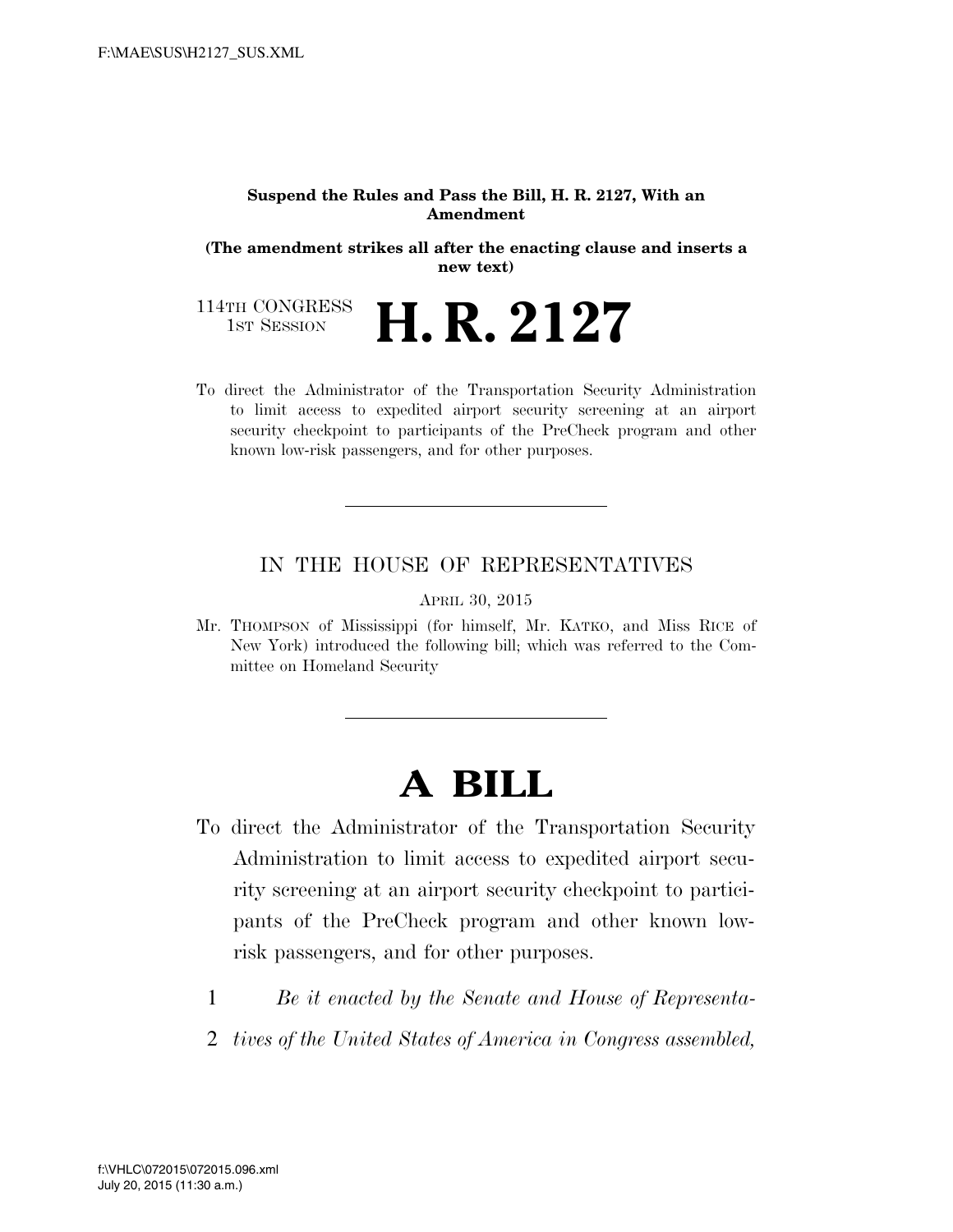$\mathfrak{D}$ 

### **SECTION 1. SHORT TITLE.**

 This Act may be cited as the ''Securing Expedited Screening Act''.

### **SEC. 2. FINDINGS.**

Congress finds the following:

 (1) The Aviation and Transportation Security Act (Public Law 107–71) authorized the Transpor- tation Security Administration to ''establish require- ments to implement trusted passenger programs and use available technologies to expedite the security screening of passengers who participate in such pro- grams, thereby allowing security screening personnel to focus on those passengers who should be subject to more extensive screening.''.

 (2) In October 2011, the Transportation Secu- rity Administration began piloting the PreCheck program in which a limited number of passengers who were participants in the frequent flyer programs of domestic air carriers were directed to special screening lanes for expedited security screening.

 (3) In December 2013, the Transportation Se- curity Administration opened the PreCheck program to eligible passengers who submit biographic and bi- ometric information for a security risk assessment. (4) Today, expedited security screening is pro-vided to passengers who, in general, are members of

July 20, 2015 (11:30 a.m.) f:\VHLC\072015\072015.096.xml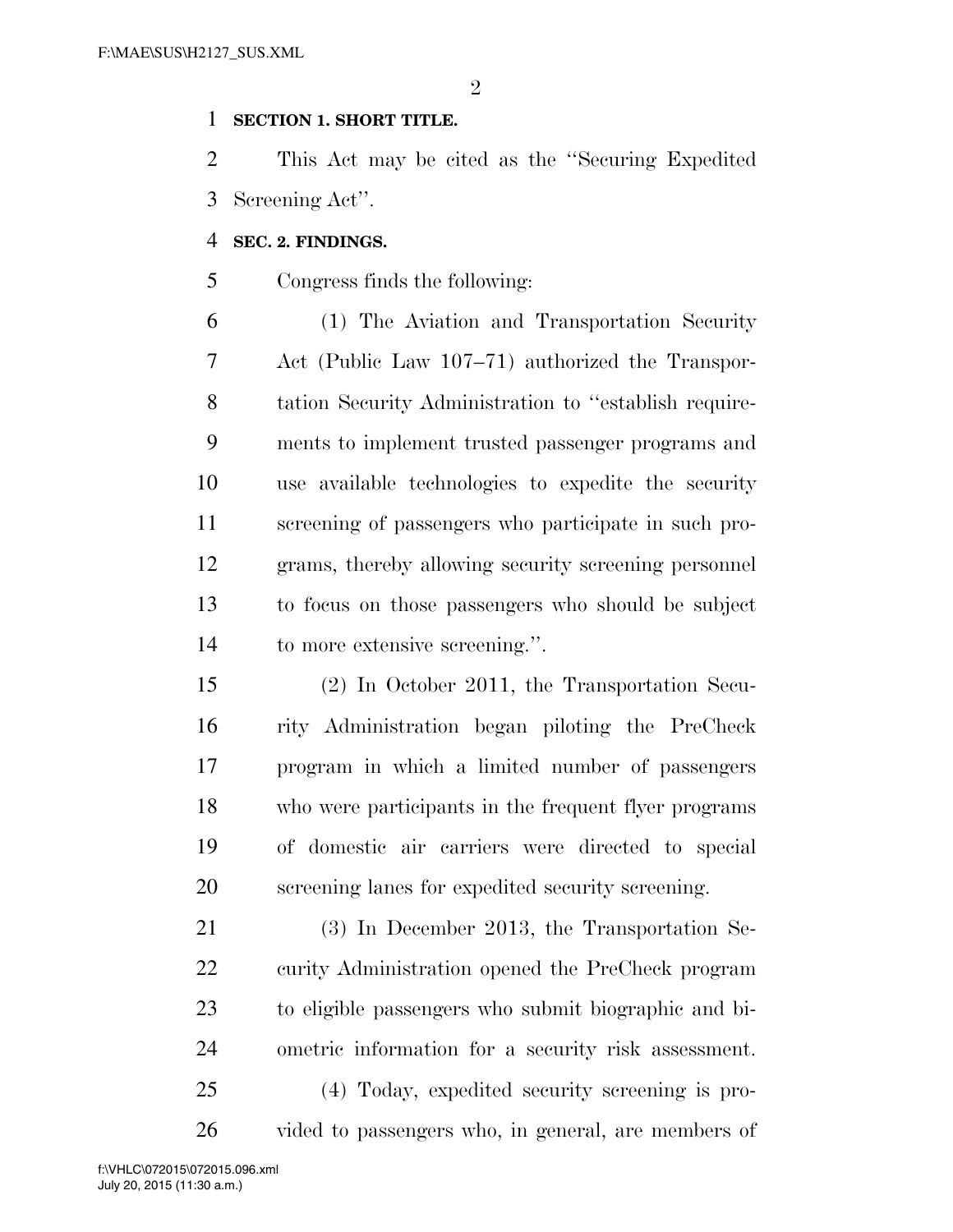populations identified by the Administrator of the Transportation Security Administration as pre- senting a low risk to aviation security, including members of populations known and vetted by the Administrator or through another Department of Homeland Security trusted traveler program, and to passengers who are selected by expedited screening on a case-by-case basis through the Transportation Security Administration's Managed Inclusion process and other procedures.

 (5) According to the Transportation Security Administration, the Managed Inclusion process ''combines the use of multiple layers of security to indirectly conduct a real-time assessment of pas- sengers'' through the use of Passenger Screening Canine teams, Behavior Detection Officers, Explo- sives Trace Detection (ETD) machines, and other activities.

 (6) In December 2014, the Comptroller General of the United States concluded in a report entitled ''Rapid Growth in Expedited Passenger Screening Highlights Need to Plan Effective Security Assess- ments'' that ''it will be important for TSA to evalu- ate the security effectiveness of the Managed Inclu-sion process as a whole, to ensure that it is func-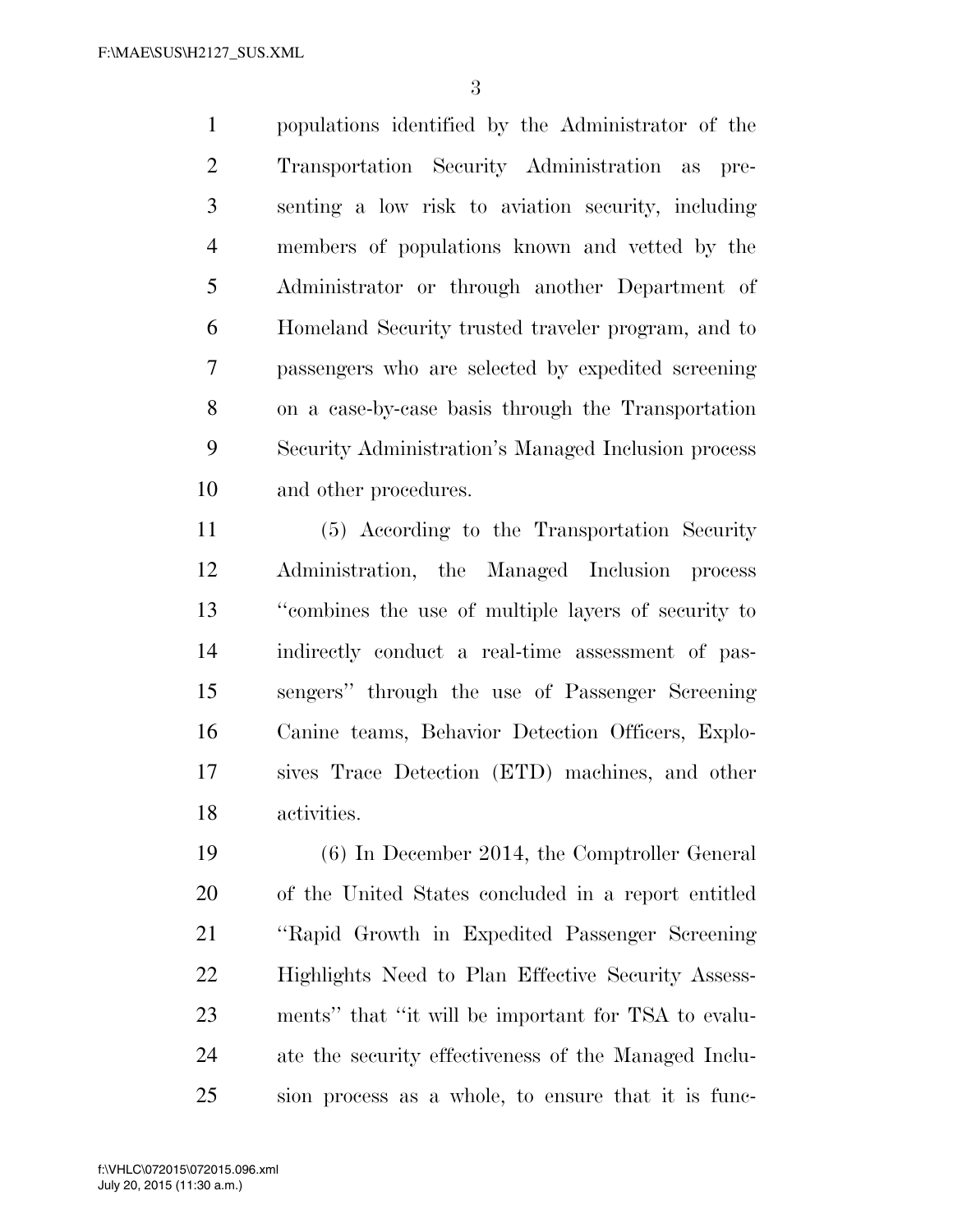tioning as intended and that passengers are being screened at a level commensurate with their risk''.

 (7) On March 16, 2015, the Inspector General of the Department of Homeland Security released a report entitled ''Allegation of Granting Expedited Screening through TSA PreCheck Improperly'', in which the Inspector General determined that the Transportation Security Administration granted ex- pedited security screening at a PreCheck security lane to a passenger who had served time in prison for felonies committed as a member of a domestic terrorist group and who was not a participant in the PreCheck program.

#### **SEC. 3. LIMITATION; PRECHECK OPERATIONS MAINTAINED;**

## **ALTERNATE METHODS.**

 (a) IN GENERAL.—Except as provided in subsection (d), not later than 180 days after the date of the enact- ment of this Act, the Administrator of the Transportation Security Administration shall direct that access to expe- dited airport security screening at an airport security checkpoint be limited to only the following:

 (1) A passenger who voluntarily submits bio- graphic and biometric information for a security risk assessment and whose application for the PreCheck program has been approved, or a passenger who is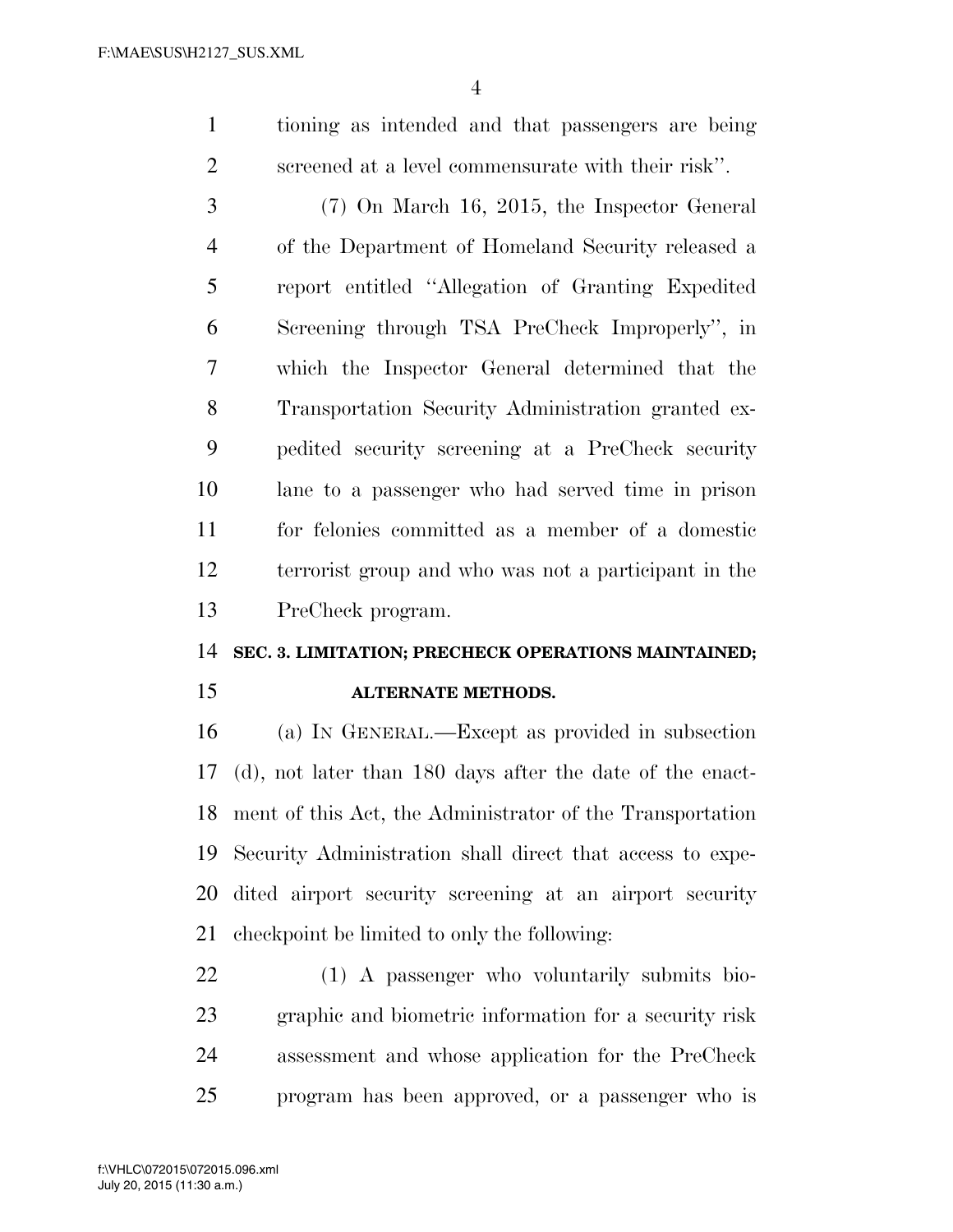a participant in another trusted or registered trav- eler program of the Department of Homeland Secu-rity.

 (2) A passenger traveling pursuant to section 44903 of title 49, United States Code (as estab- lished under the Risk-Based Security for Members of the Armed Forces Act (Public Law 112–86)), sec- tion 44927 of such title (as established under the Helping Heroes Fly Act (Public Law 113–27)), or section 44928 of such title (as established under the 11 Honor Flight Act (Public Law 113–221).

 (3) A passenger who did not voluntarily submit biographic and biometric information for a security risk assessment but is a member of a population designated by the Administrator of the Transpor- tation Security Administration as known and low- risk and who may be issued a unique, known trav- eler number by the Administrator determining that such passenger is a member of a category of trav- elers designated by the Administrator as known and low-risk.

 (b) PRECHECK OPERATIONS MAINTAINED.—In car- rying out subsection (a), the Administrator of the Trans- portation Security Administration shall ensure that expe-dited airport security screening remains available to pas-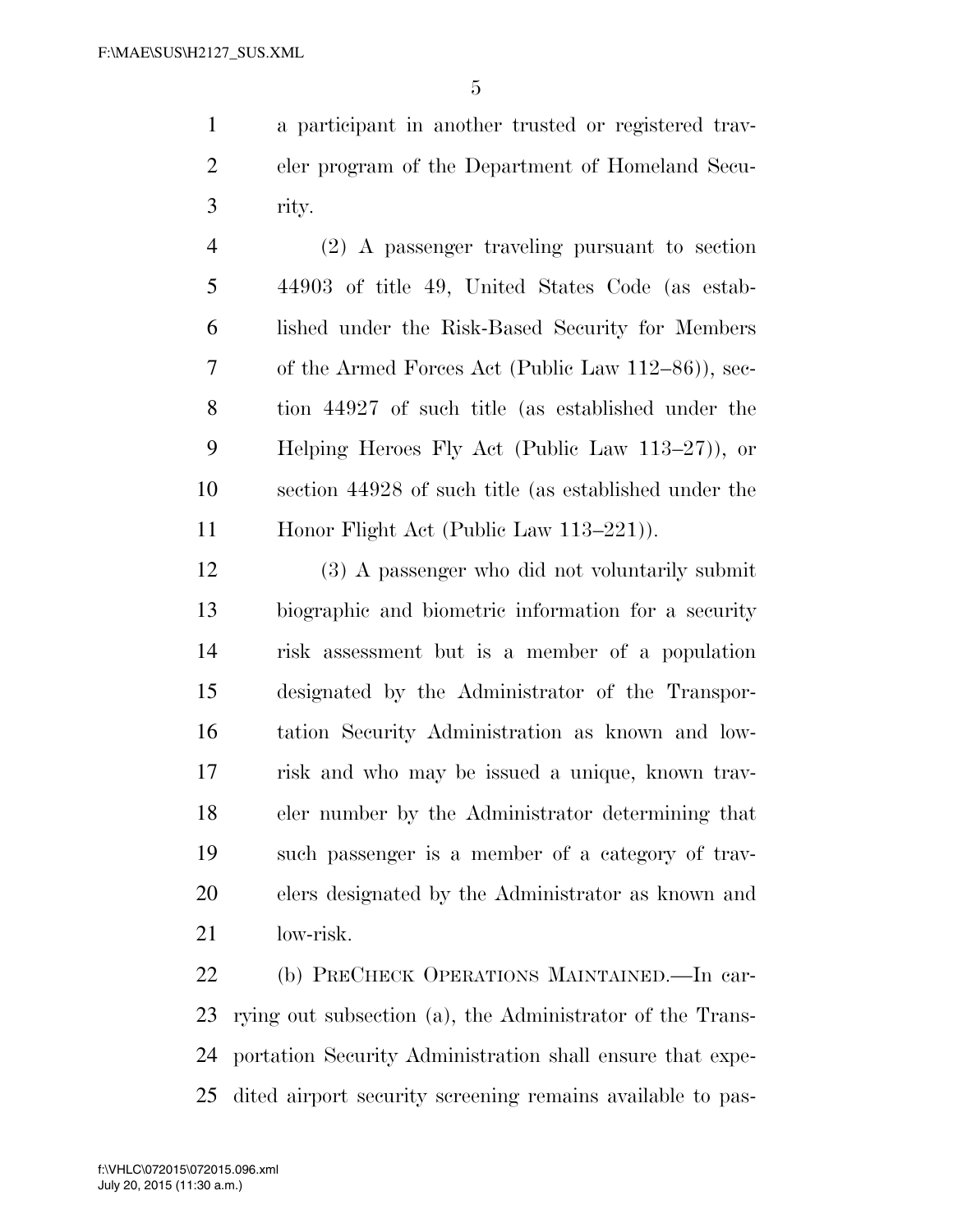sengers at or above the level that exists on the day before the date of the enactment of this Act.

 (c) MINORS AND SENIORS.—The Administrator of the Transportation Security Administration may provide access to expedited airport security screening at an airport security checkpoint to a passenger who is—

(1) 75 years old or older; or

 (2) 12 years old or under and who is traveling with a parent or guardian who is a participant in the PreCheck program.

 (d) FREQUENT FLIERS.—If the Administrator of the Transportation Security Administration determines that such is appropriate, the date specified in subsection (a) may be extended by up to one year to implement such subsection with respect to the population of passengers who did not voluntarily submit biographic and biometric information for security risk assessments but who never- theless receive expedited airport security screening be- cause such passengers are designated as frequent fliers by air carriers. If the Administrator uses the authority pro- vided by this subsection, the Administrator shall notify the Committee on Homeland Security of the House of Rep- resentatives and the Committee on Homeland Security and Governmental Affairs and the Committee on Com-

July 20, 2015 (11:30 a.m.) f:\VHLC\072015\072015.096.xml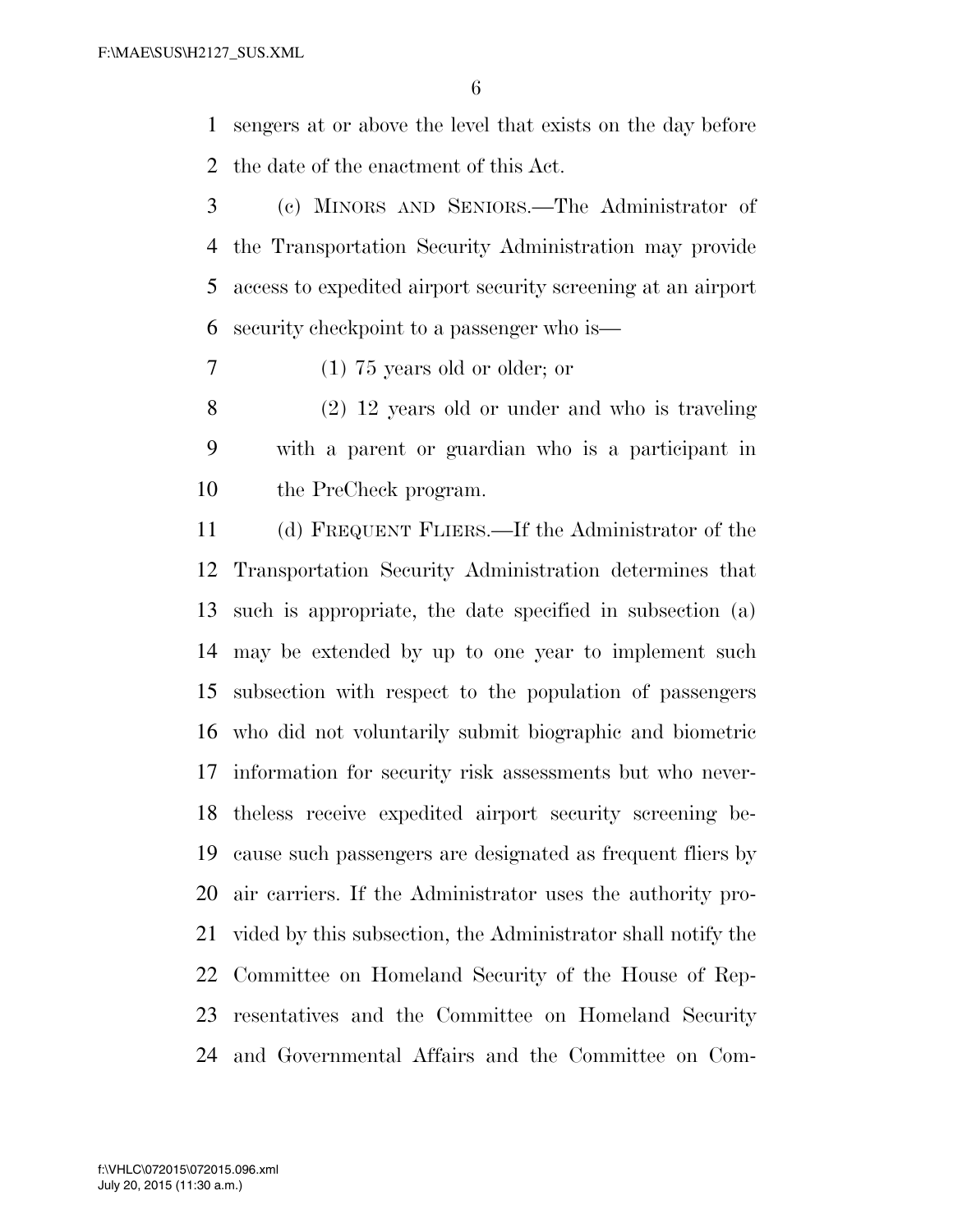merce, Science, and Transportation of the Senate of such phased-in implementation.

- (e) ALTERNATE METHODS.—The Administrator of the Transportation Security Administration may provide access to expedited airport security screening to additional passengers pursuant to an alternate method upon the sub- mission to the Committee on Homeland Security of the House of Representatives and the Committee on Com- merce, Science, and Transportation of the Senate of an independent assessment of the security effectiveness of such alternate method that is conducted by an inde- pendent entity that determines that such alternate method is designed to—
- (1) reliably and effectively identify passengers who likely pose a low risk to the United States avia-tion system;
- (2) mitigate the likelihood that a passenger who may pose a security threat to the United States aviation system is selected for expedited security screening; and
- (3) address known and evolving security risks 22 to the United States aviation system.
- (f) INFORMATION SHARING.—The Administrator of the Transportation Security Administration shall provide to the entity conducting the independent assessment under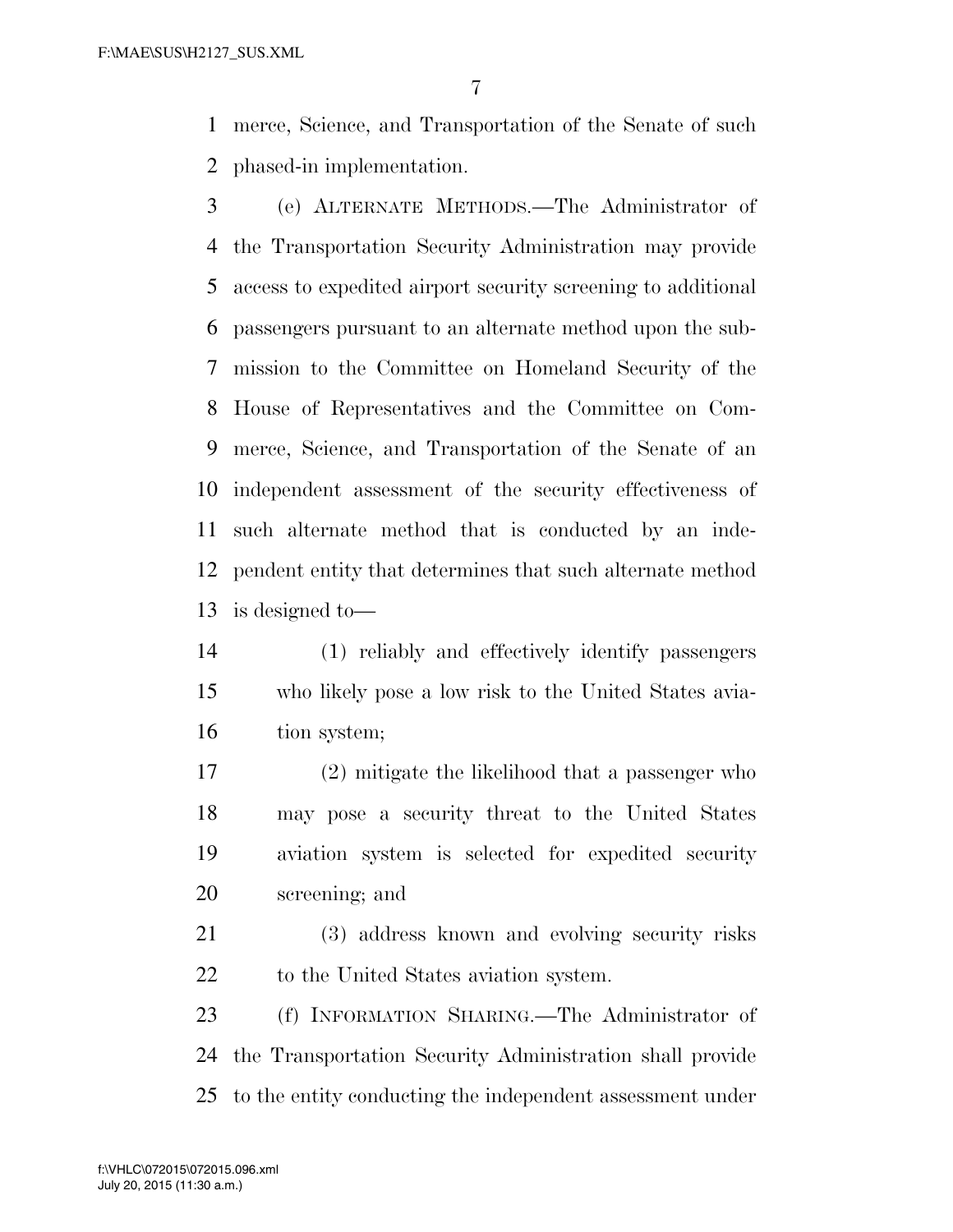subsection (c) effectiveness testing results that are con- sistent with established evaluation design practices, as identified by the Comptroller General of the United States.

#### **SEC. 4. REPORTING.**

 Not later than three months after the date of the en- actment of this Act and annually thereafter, the Adminis- trator of the Transportation Security Administration shall report to the Committee on Homeland Security of the House of Representatives and the Committee on Com- merce, Science, and Transportation of the Senate on the percentage of all passengers who are provided expedited security screening, and of such passengers so provided, the percentage who are participants in the PreCheck program (who have voluntarily submitted biographic and biometric information for security risk assessments), the percentage who are participants in another trusted traveler program of the Department of Homeland Security, the percentage who are participants in the PreCheck program due to the Administrator's issuance of known traveler numbers, and for the remaining percentage of passengers granted access to expedited security screening in PreCheck security lanes, information on the percentages attributable to each alter-native method utilized by the Transportation Security Ad